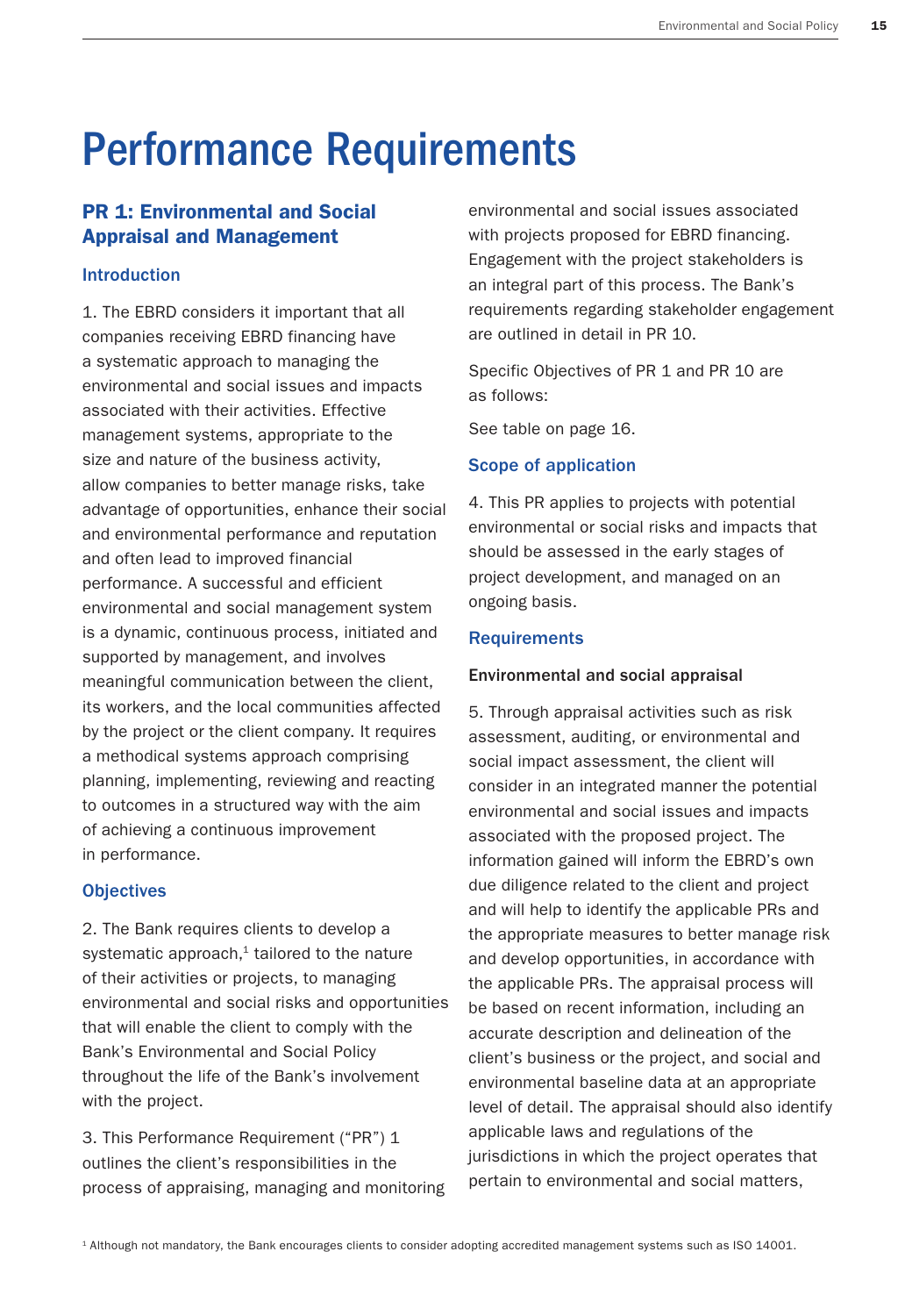# Environmental and Social Appraisal and Management (PR 1)

- To identify and assess environmental and social impacts and issues, both adverse and beneficial, associated with the project.
- To adopt measures to avoid, or where avoidance is not possible, minimize, mitigate, or offset/compensate for adverse impacts on workers, affected communities, and the environment.
- To identify and, where feasible, adopt opportunities to improve environmental and social performance.
- To promote improved environmental and social performance through a dynamic process of performance monitoring and evaluation.

## Information Disclosure and Stakeholder Engagement (PR 10)

- To identify people or communities that are or could be affected by the project, as well as other interested parties.
- To ensure that such stakeholders are appropriately engaged on environmental and social issues that could potentially affect them through a process of information disclosure and meaningful consultation.
- To maintain a constructive relationship with stakeholders on an ongoing basis through meaningful engagement during project implementation.

including those laws implementing host country obligations under international law<sup>2</sup> (for example commitments related to land use planning and protected area management).

6. Environmental and social impacts and issues will be appraised in the context of the project's area of influence. This area of influence may include one or more of the following, as appropriate:

- (i) The assets and facilities directly owned or managed by the client that relate to the project activities to be financed (such as production plant, power transmission corridors, pipelines, canals, ports, access roads and construction camps).
- (ii) Supporting/enabling activities, assets and facilities owned or under the control of parties contracted for the operation of the clients business or for the completion of the project (such as contractors).
- (iii) Associated facilities or businesses that are not funded by the EBRD as part of the project and may be separate legal entities yet whose viability and existence depend exclusively on the project and whose goods and services are essential for the successful operation of the project.
- (iv) Facilities, operations, and services owned or managed by the client which are part of the security package committed to the EBRD as collateral.
- (v) Areas and communities potentially impacted by: cumulative impacts from further planned development of the project or other sources of similar impacts in the geographical area, any existing project or condition, and other project-related developments that can realistically be expected at the time due diligence is undertaken.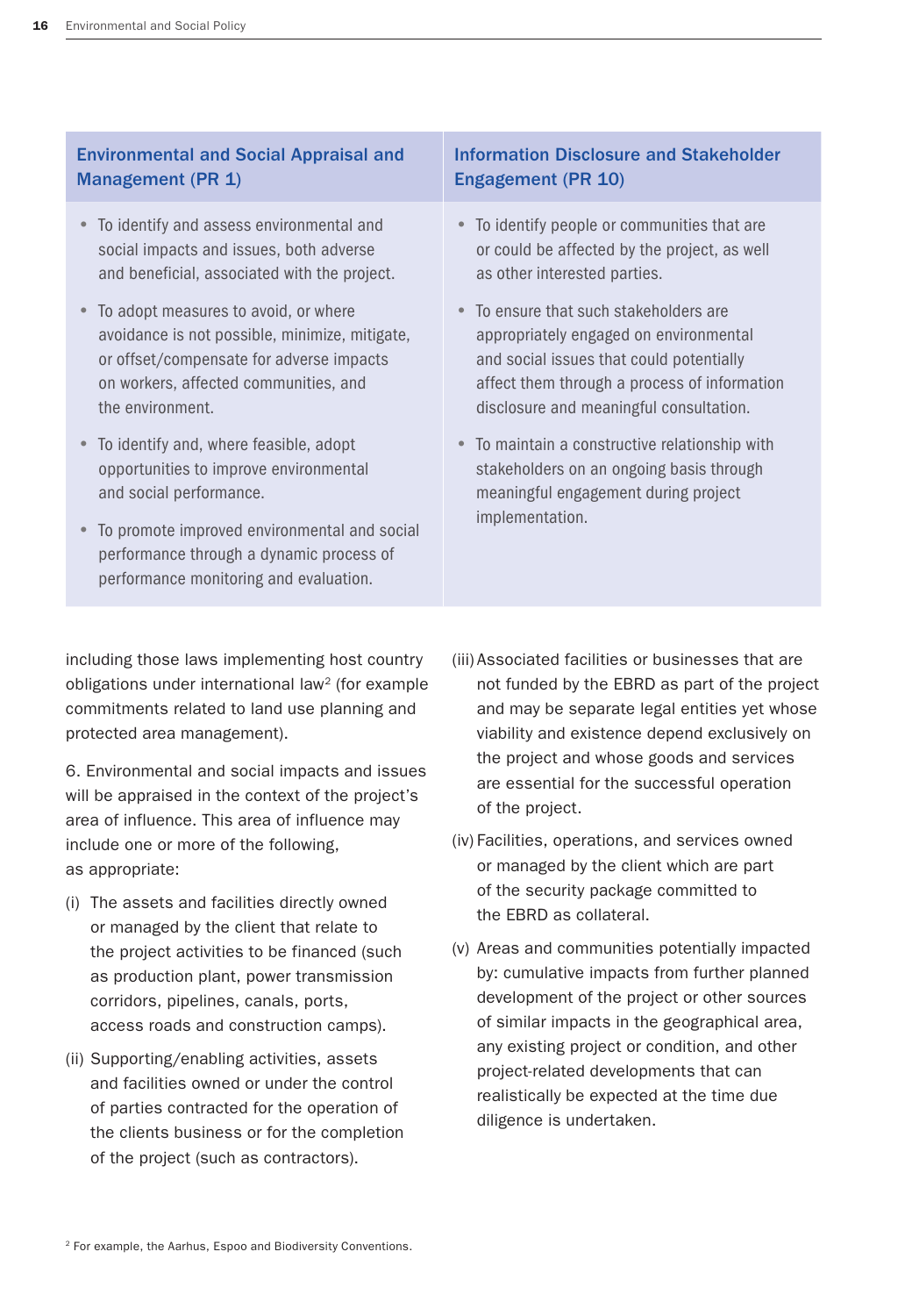(vi) Areas and communities potentially affected by impacts from unplanned but predictable developments caused by the project that may occur later or at a different location. The area of influence does not include potential impacts that would occur without the project or independently of the project.

Based on the above, the EBRD and the client will agree on the area of influence for each project.

7. Environmental and social issues and impacts will also be analysed for the relevant stages of the project cycle. These may include preconstruction, construction, operations, and decommissioning or closure and reinstatement. Where relevant, the appraisal will also consider the role and capacity of third parties, such as local and national governments, contractors and suppliers, to the extent that they may influence the project, recognising that the client's ability to address these risks and impacts will depend on its control and influence over the third party actions. The impacts associated with supply chains central to the project's core functions will be considered where the resource utilised by the project is ecologically sensitive, or in cases where low labour cost is a material factor in the competitiveness of the item supplied.<sup>3</sup> The appraisal will also consider potential transboundary and global issues, such as impacts from effluents and emissions, increased use or contamination of international waterways, greenhouse gas emissions, climate change mitigation and adaptation issues, and impacts on endangered species and habitats.

8. The nature of due diligence studies undertaken will be commensurate with the risks and issues involved. It will be an adequate, accurate, and objective evaluation and presentation of the issues, prepared by qualified and experienced persons. Depending on the

potential significance of issues and impacts, the Bank may require that some due diligence studies are conducted by independent third party specialists. For each project, the Bank will agree with the client the nature of due diligence studies required.

9. Projects categorised by EBRD as "A" will require special formalised and participatory assessment processes. An indicative list of such projects is provided in Appendix 1 to the Policy. Greenfield developments, or major expansions of activities, with potentially significant and diverse adverse environmental or social impacts, such as those listed in Appendix 1, will require a comprehensive environmental and/or social impact assessment, to identify and assess the potential future environmental and social impacts associated with the proposed project, identify potential improvement opportunities, and recommend any measures needed to avoid, or where avoidance is not possible, minimise and mitigate adverse impacts. This assessment will include an examination of technically and financially feasible alternatives to the source of such impacts, and documentation of the rationale for selecting the particular course of action proposed. The Environmental Impact Assessment (EIA)/Social Impact Assessment (SIA) shall meet PR 10 and any applicable requirements of national EIA law and other relevant laws.<sup>4</sup> In exceptional circumstances, a regional, sectoral or strategic assessment may be required. Projects involving involuntary resettlement or impacts on Indigenous Peoples or cultural heritage will require an assessment in accordance with PRs 5, 7 and 8 respectively, in addition to any other environmental or social due diligence studies that may be required.

10. Projects categorised as "B" may require a variety of due diligence investigations, depending on the project's nature, size and location, as well as the characteristics of the potential

<sup>&</sup>lt;sup>3</sup> See also PR 2, section 20 and PR 6, section 22.

<sup>4</sup> A report format for EIA/SIA, consistent with the EU EIA Directive, will be available from the EBRD. Projects located in EU Member States are required to comply with the EU EIA Directive and, where necessary, obtain a permit.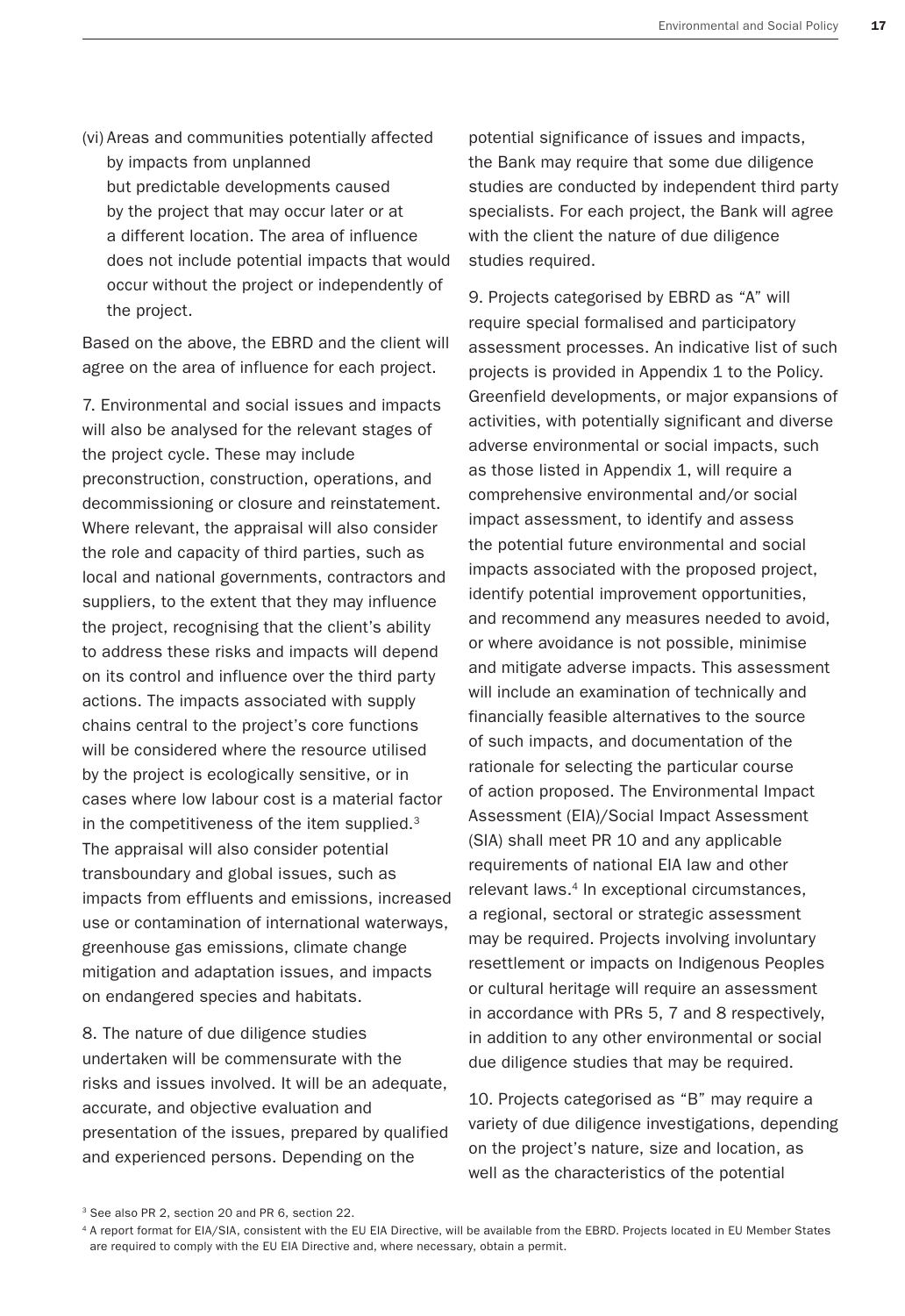environmental and social impacts and risks. Due diligence should identify and assess any potential future impacts associated with the proposed project, identify potential improvement opportunities, and recommend any measures needed to avoid, or where avoidance is not possible, minimise, and mitigate adverse impacts. Depending on the potential environmental and social risks, the Bank may require that existing facilities be subject to an audit to assess the environmental and social impacts of past and current operations of the existing facilities. The purpose of such audits is to identify past or present concerns, current status of regulatory compliance, management systems and performance as well as potential risks, liabilities and opportunities associated with the project. Other types of investigations, such as hazard analyses or risk assessments, may also be required. The focus of the assessment, audit or other investigation may be environmental or social (for example, labour, occupational health and safety, community impacts) or a combination of all, depending on the nature of the project. Any investigations of existing facilities must be carried out by specialists that are independent from the facility being investigated.

11. In cases where clients with multi-site operations are seeking from the EBRD general corporate finance, working capital or equity financing, the appraisal outlined in paragraphs 4 to 10 may not be appropriate. In such cases, which will be confirmed by the EBRD on a project-by-project basis, the client will commission a qualified and experienced, external specialist to conduct a corporate audit of their current environmental and social management system (ESMS) and the company's past and current performance against EBRD's PRs.

The audit will:

- assess the client's ability to manage and address all relevant social and environmental risks and impacts of its business and operations, in particular the issues identified in the PRs (including this PR)
- assess the client's compliance record with applicable laws and regulations of the jurisdictions in which the project operates that pertain to environmental and social matters, including those laws implementing host country obligations under international law
- identify the company's main stakeholder groups and current stakeholder engagement activities.

The exact scope of the corporate audit will be agreed with the EBRD on a case-by-case basis.

12. Projects categorised "C", as having minimal or no adverse impacts, will not be subject to further environmental or social appraisal beyond their identification as such, and will not require an ESAP as per sections 14–16 below.

13. As part of the appraisal process, the client will identify and engage with stakeholders in accordance with PR 10.

## Environmental and Social Action Plan (ESAP)

14. Taking into account the findings of the environmental and social appraisal and the result of consultation with affected stakeholders, the client will develop and implement a programme of mitigation and performance improvement measures and actions that address the identified social and environmental issues, impacts and opportunities in the form of an Environmental and Social Action Plan (ESAP). Mitigation measures and actions will be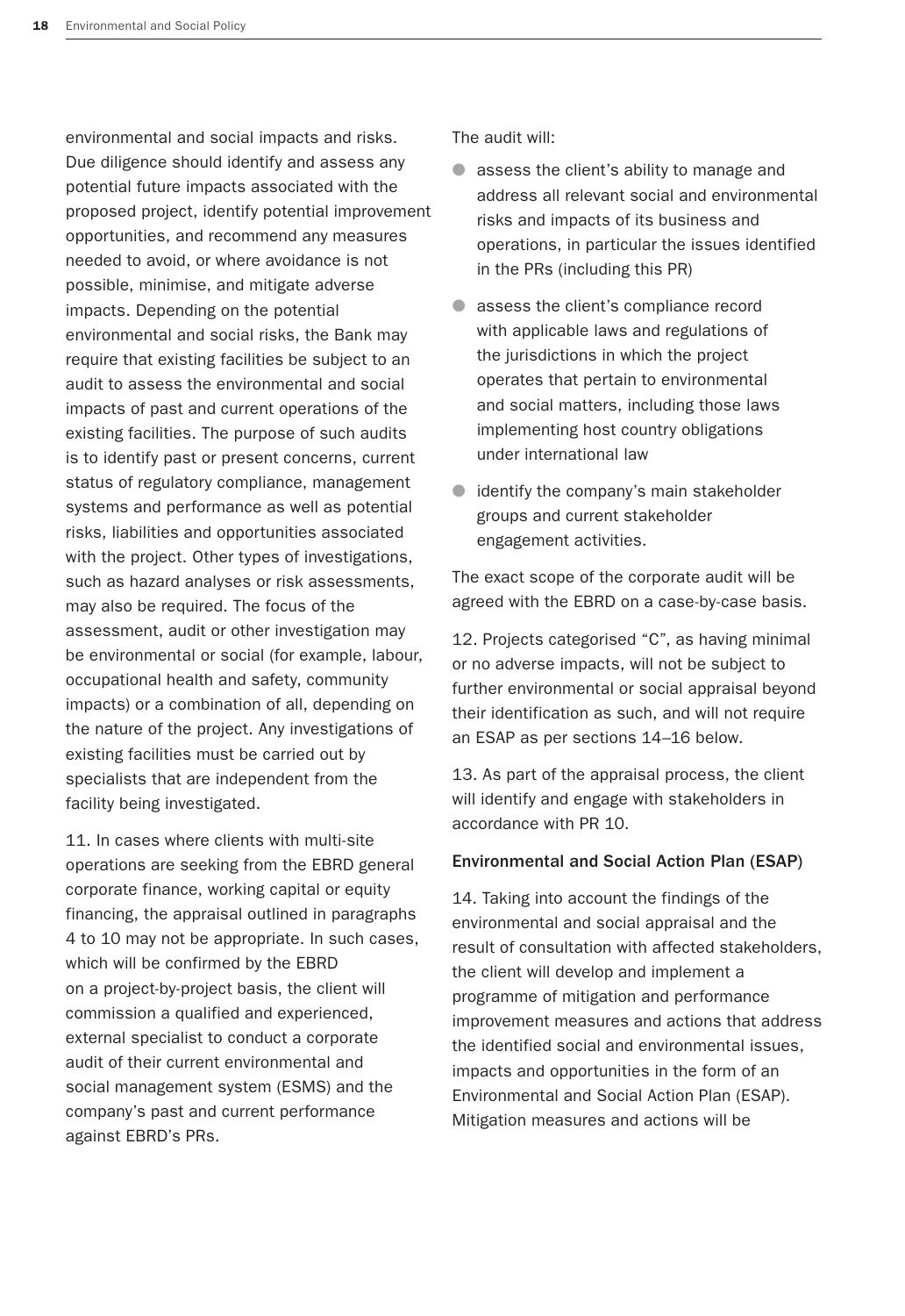identified so that all relevant stages of the project (for example, pre-construction, construction, operation, closure, decommissioning/reinstatement) operate in compliance with applicable laws and regulations and the PRs of this Policy. The ESAP should take a long-term and phased approach and also take into account expected future regulatory requirements. The ESAP shall focus on avoidance of impacts, and where this is not possible, mitigation measures to minimise or reduce possible impacts to acceptable levels. Where residual impacts affect biodiversity, environmental offsets may be required in accordance with PR 6 to promote a "no net loss" approach; compensation for involuntary resettlement and for impacts on Indigenous Peoples will be carried out in accordance with PRs 5 and 7. The ESAP will also address, where appropriate, opportunities to achieve additional environmental and social benefits of the project including, where relevant, community development programmes. Where stakeholder groups were identified as disadvantaged or vulnerable during the appraisal process, the ESAP will include differentiated measures so that adverse impacts do not fall disproportionately on them and they are not disadvantaged in sharing any development benefits and opportunities resulting from the project. Depending on the project, the ESAP may consist of a combination of operational policies, procedures, management systems, practices, and capital investments. The measures and actions to address identified impacts and risks will favour the avoidance and prevention of impacts over minimisation, mitigation, or compensation, where technically and financially feasible.

15. The level of detail and complexity of the ESAP and the priority of the identified measures and actions will reflect the project's risks, impacts and opportunities. The ESAP will document key environmental and social issues, the actions to be taken to address them adequately, as well as any actions to maximise environmental or social benefits, the schedule and person/unit responsible for implementation and monitoring, and an estimate of the associated costs. The client will inform the EBRD how these costs will be met. Desired outcomes will be defined against the baseline established during appraisal as measurable events to the extent possible, with elements such as performance indicators, targets, or acceptance criteria that can be tracked over defined time periods. Where current operations are significantly non-compliant with regulatory requirements and existing permits, the proposed actions and schedules for these areas of non-compliance should be agreed with the relevant competent authorities. Recognizing the dynamic nature of the project development and implementation process, the ESAP will be responsive to changes in project circumstances, unforeseen events, and the results of monitoring. For Category A projects the Bank may agree with the client during appraisal a management of change process to govern the way in which proposed project changes or unforeseen circumstances are managed and reported.

16. In the case of clients with multi-site operations seeking general corporate finance, working capital or equity financing, the ESAP should be incorporated into the client's corporate environmental and social management system. It will address any issues identified during the corporate audit by specifying timebound measures to achieve and maintain compliance with the Bank's PRs within a reasonable time frame.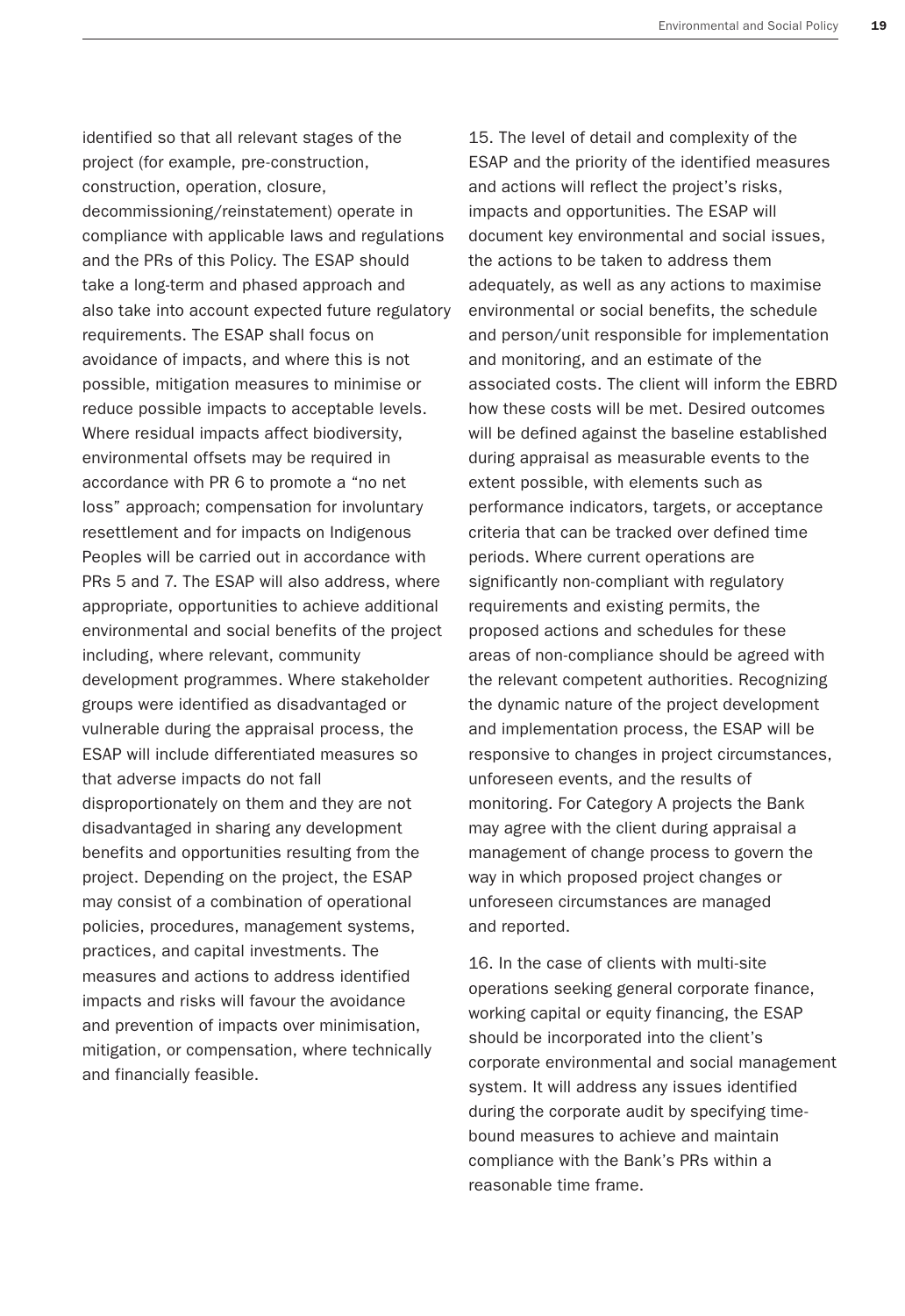#### Organisational capacity and commitment

17. The client will need to establish, maintain, and strengthen as necessary an organisational structure that defines roles, responsibilities, and authority to implement the ESAP and associated management system. Specific personnel, including management representative(s), with clear lines of responsibility and authority should be designated. Key social and environmental responsibilities should be well-defined and communicated to the relevant personnel and to the rest of the organization. Sufficient management commitment and human and financial resources must be provided on an ongoing basis to achieve effective and continuous social and environmental performance.

18. The client will ensure that employees with direct responsibility for activities relevant to the project's or the company's social and environmental performance are adequately qualified and trained so that they have the knowledge and skills necessary to perform their work. Training should also address the specific measures and actions required under the applicable PRs and the ESAP (if any) and the methods required to perform the action items in a competent and efficient manner.

#### Managing contractors

19. The PRs, including any specific requirements set out in the ESAP, will apply to the project regardless of whether it is carried out directly by the client or through contractors or subcontractors. It is the client's responsibility to ensure that contractors working on project sites meet these requirements. Effective contractor management includes:

● assessing environmental and social risks associated with contracts

- including relevant PRs/ESAP provisions into tender documents as appropriate, and screen potential contractors' capacity to meet the requirements
- contractually requiring contractors to apply these standards and include appropriate non-compliance remedies
- ensuring that contractors have knowledge and skills to perform their project tasks in accordance with the PRs and ESAP requirements
- monitoring contractor compliance with the above requirements
- in the case of sub-contracting, requiring contractors to have similar arrangements with their subcontractors

Requirements related to labour and working conditions of non-employee workers are outlined in PR 2, paragraph 19.

#### Performance monitoring and review

20. The client will establish procedures to monitor and measure compliance with the environmental and social provisions of the legal agreements including effective implementation of the ESAP and the PRs and improvements achieved over time against the baseline established during appraisal. The extent of monitoring will be commensurate with the risks to and adverse impacts on the environment and affected communities. Monitoring will normally include recording information to track performance and establishing relevant operational controls to verify compliance and progress, as well as acting on inspection reports by the relevant enforcement authorities and feedback from stakeholders such as community members. In addition, the client may use third parties,